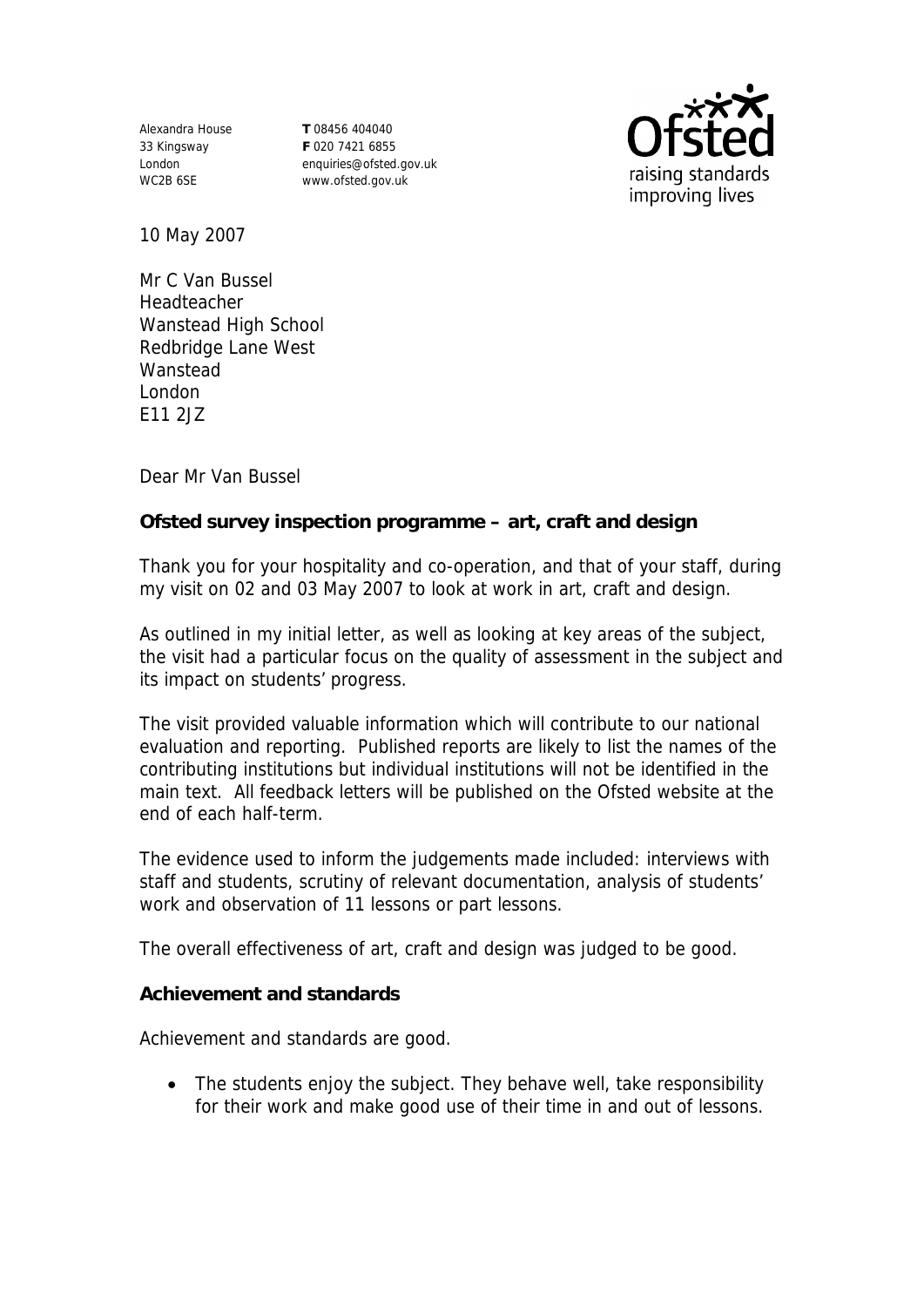- Attainment on entry is average albeit with variations in the extent of students' experience of the subject in primary school. They make good progress in Years 7 to 9, showing confidence in exploring the qualities of materials in response to direct observational and imaginative work. The students build good knowledge and understanding, including artists relevant to their projects, although their knowledge of craft and design as areas of creative endeavour is less well developed.
- Year 10 and 11 students also make good progress. Results in GCSE examinations, most notably those of boys, have risen sharply in recent years and are above average. The students develop increasingly personal work in Year 11. There are some examples of excellent practice although fewer boys achieve the highest grades. Year 10 and 11 students make good use of information and communication technology for research and some use it well as an expressive medium. This feature is underdeveloped in younger students' work.
- In the sixth form, standards are above average and progress on both fine art and photography courses is good overall. The students make the best progress in Year 13 through adept refinement of their work to express their ideas. This feature of the Year 13 students' work is less evident further down the school where students find more difficulty exploiting the visual language, through manipulating the materials they use, to communicate emotional responses.

**Quality of teaching and learning in art, craft and design**

Teaching and learning in art, craft and design are good.

- Teachers have good subject knowledge. They work well as a team, sharing resources and ideas while also having the confidence to experiment with their teaching to see what works best.
- The majority of lessons are well paced and ensure that all groups of students make good progress. Teachers are good at engaging students and re-engaging those at risk of losing focus. Central to this are the mutually respectful relationships between students and teachers.
- The students make good progress in lessons because they have a clear purpose and clearly structured practical elements. On a few occasions teachers do not explain key underlying concepts, for example underpinning a particular art movement, placing the emphasis on technical issues rather than why the work might have been made.

**Quality of the curriculum** 

The curriculum in art, craft and design is satisfactory.

• The Year 7 to 9 curriculum develops a good depth of understanding, knowledge and skills, but emphasises fine-art based approaches to making. Within this, students encounter a satisfactory range of processes and elements of the visual language in a logical sequence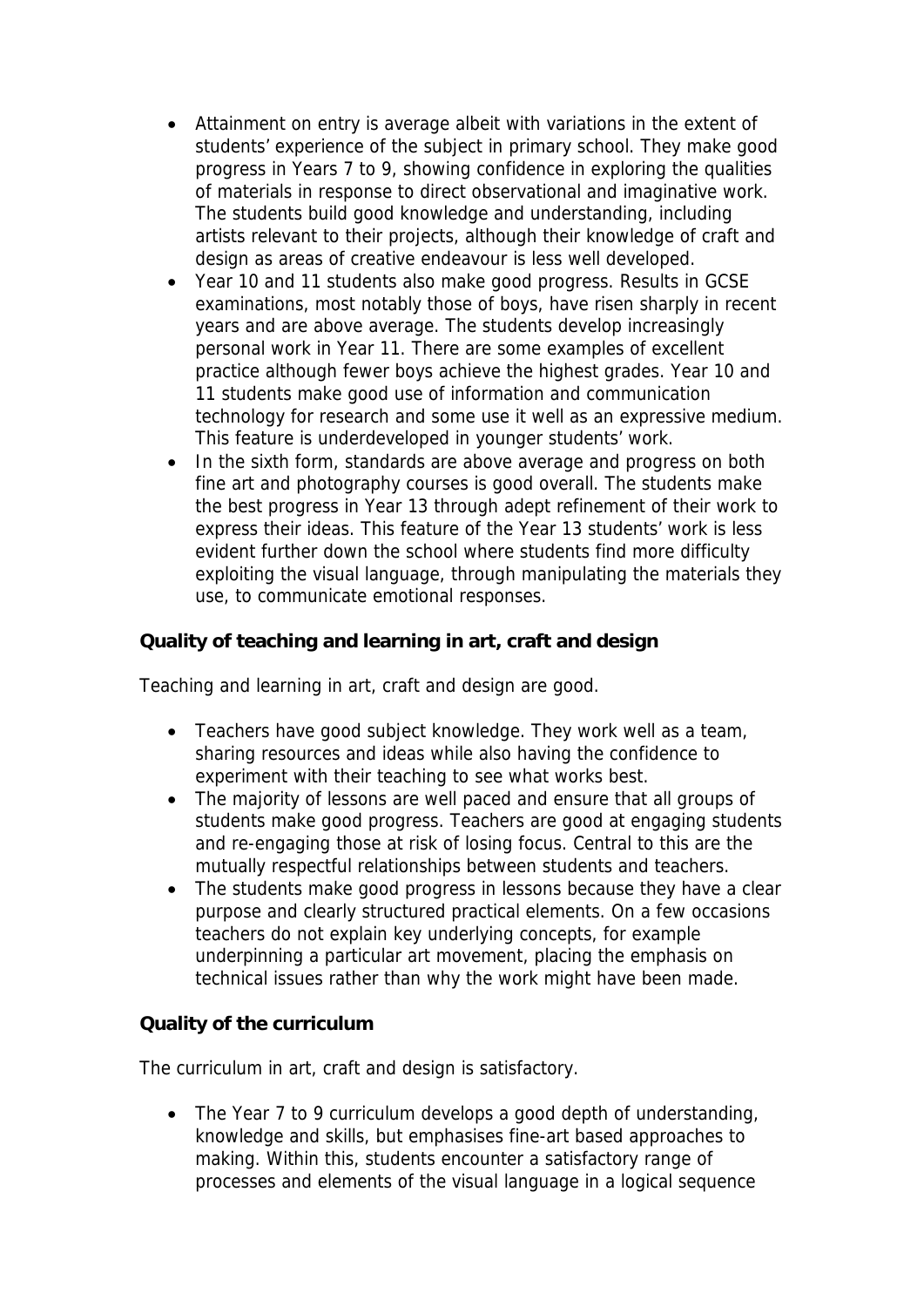around interesting themes. The curriculum is weaker in exploring the same themes from craft or design based perspectives. There are some examples of this but not to an extent which ensures a universal breadth of experience.

- Between Years 10 and 13 the curriculum builds well on students' prior experience albeit through predominantly fine-art options. These are popular with both boys and girls. The inclusion of photography in Years 12 and 13 is a valuable addition to subject provision, enabling some students who have not taken art and design at GCSE to work visually and do well.
- Satisfactory enrichment of the curriculum is offered through clubs and visits to galleries for older students and those identified as gifted and talented. However, younger students have too few opportunities to see artists' work at first hand.

**Leadership and management of art, craft and design**

The leadership and management of art, craft and design are good.

- The subject leader has a good understanding of overall strengths and weaknesses in the subject and works well with her team to move the subject on. Improvements in the standards reached by students, for example at GCSE level, provide evidence of effective action.
- Reference to performance data, including a growing focus on the progress of different ethnic groups and regular work scrutiny, contributes well to subject improvement. The focused analysis of student achievement in relation to different aspects for example of each examination syllabus, takes place informally but is not linked closely enough to the setting of priorities or measurable success criteria in developing provision further.

**Subject issue: The impact of assessment on pupils' progress and creativity**

The quality of assessment and its impact on students' progress is judged to be good.

- Assessment is a regular feature of lessons. Effective one-to-one discussion between teachers and students is valued by the students as an effective tool for involving them in target setting and taking ownership of their work.
- Year 10 to 13 students have a good understanding of formal assessment and use this to improve their work. This is particularly motivational for older boys at GCSE level because they can see the progress being made. Year 7 to 9 students know their National Curriculum levels and short term targets but not the key features of the next level up.